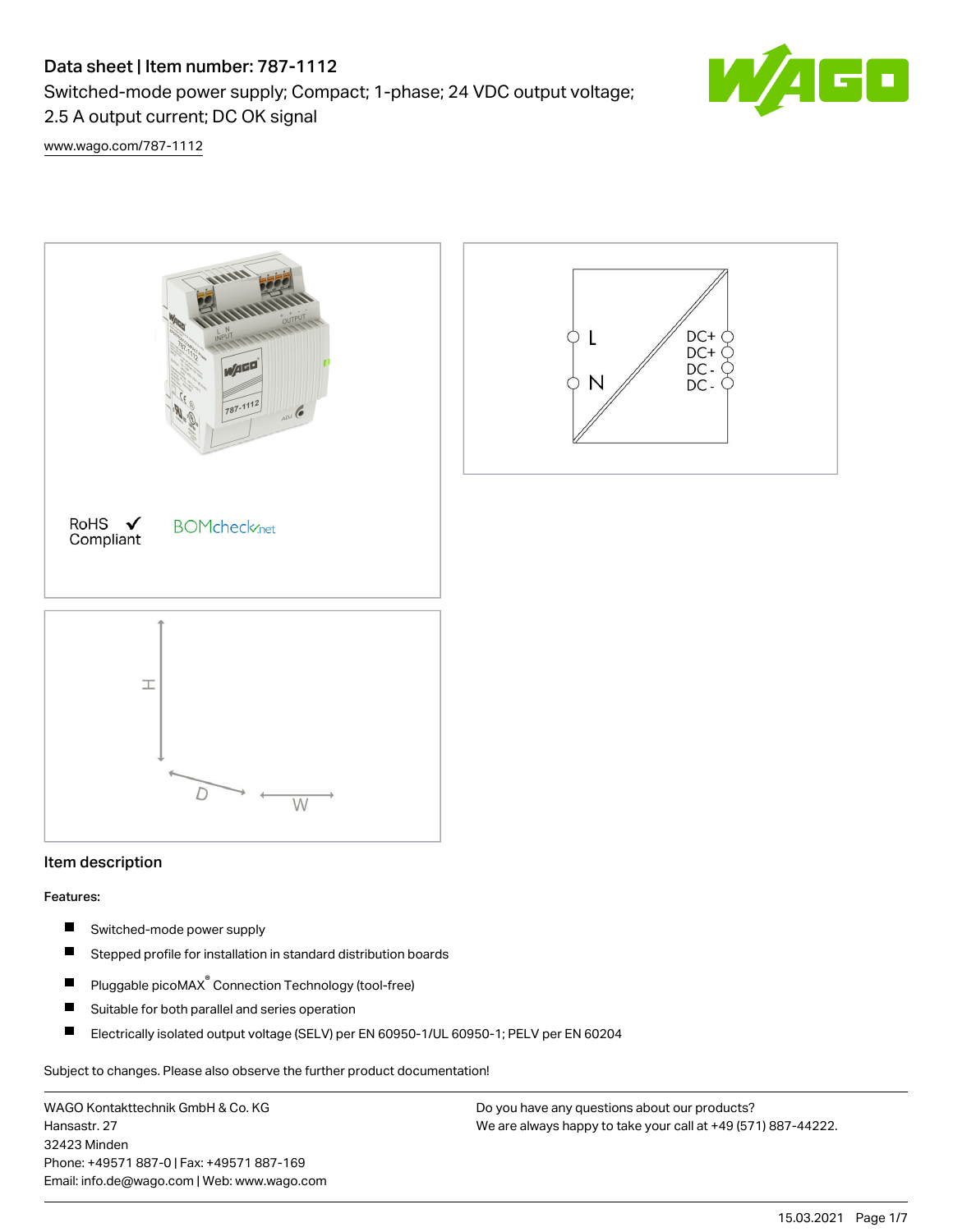

## Data Technical data

#### Input

| Phases                                  | 1                                                     |
|-----------------------------------------|-------------------------------------------------------|
| Nominal input voltage U <sub>inom</sub> | 1 x AC 100  240 V                                     |
| Input voltage range                     | AC 85  264 V: DC 120  373 V                           |
| Input voltage derating                  | $I_0 \le 2$ A (< 100 VAC); $I_0 \le 1.8$ A (< 90 VAC) |
| Nominal mains frequency range           | 44  66 Hz: 0 Hz                                       |
| Input current I.                        | $\leq$ 0.6 A (230 VAC); $\leq$ 1.4 A (110 VAC)        |
| Discharge current                       | $\leq 1$ mA                                           |
| Inrush current                          | $\leq$ 30 A (NTC)                                     |
| Power factor correction (PFC)           | Passive                                               |
| Mains failure hold-up time              | $≥ 80$ ms (230 VAC); $≥ 10$ ms (110 VAC)              |

## **Output**

| Nominal output voltage U <sub>onom</sub> | DC 24 V (SELV)                                   |
|------------------------------------------|--------------------------------------------------|
| Output voltage range                     | DC 22.8  26.4 V (adjustable)                     |
| Default setting                          | <b>DC 24 V</b>                                   |
| Nominal output current I <sub>onom</sub> | 2.5 A (24 VDC); 1.6 A (in any mounting position) |
| Nominal output power                     | 60W                                              |
| Control deviation                        | $\leq 2\%$                                       |
| Residual ripple                          | $\leq$ 100 mV (peak-to-peak)                     |
| <b>Current limitation</b>                | 1.1 $\times$ $\vert_{\text{o nom}}$ (typ.)       |
| Overload behavior                        | Constant current                                 |

## Signaling and communication

| Signaling                  | 1 x Status indication LED (green) |
|----------------------------|-----------------------------------|
| Operation status indicator | Green LED $(U_)$                  |

## Efficiency/power losses

Power loss P<sub>l</sub>

≤ 2.2 W (230 VAC; No load); ≤ 8.5 W (230 VAC; Nominal load)

10.5 W (100 VAC / 24 VDC; 2.5 A)

Subject to changes. Please also observe the further product documentation!

WAGO Kontakttechnik GmbH & Co. KG Hansastr. 27 32423 Minden Phone: +49571 887-0 | Fax: +49571 887-169 Email: info.de@wago.com | Web: www.wago.com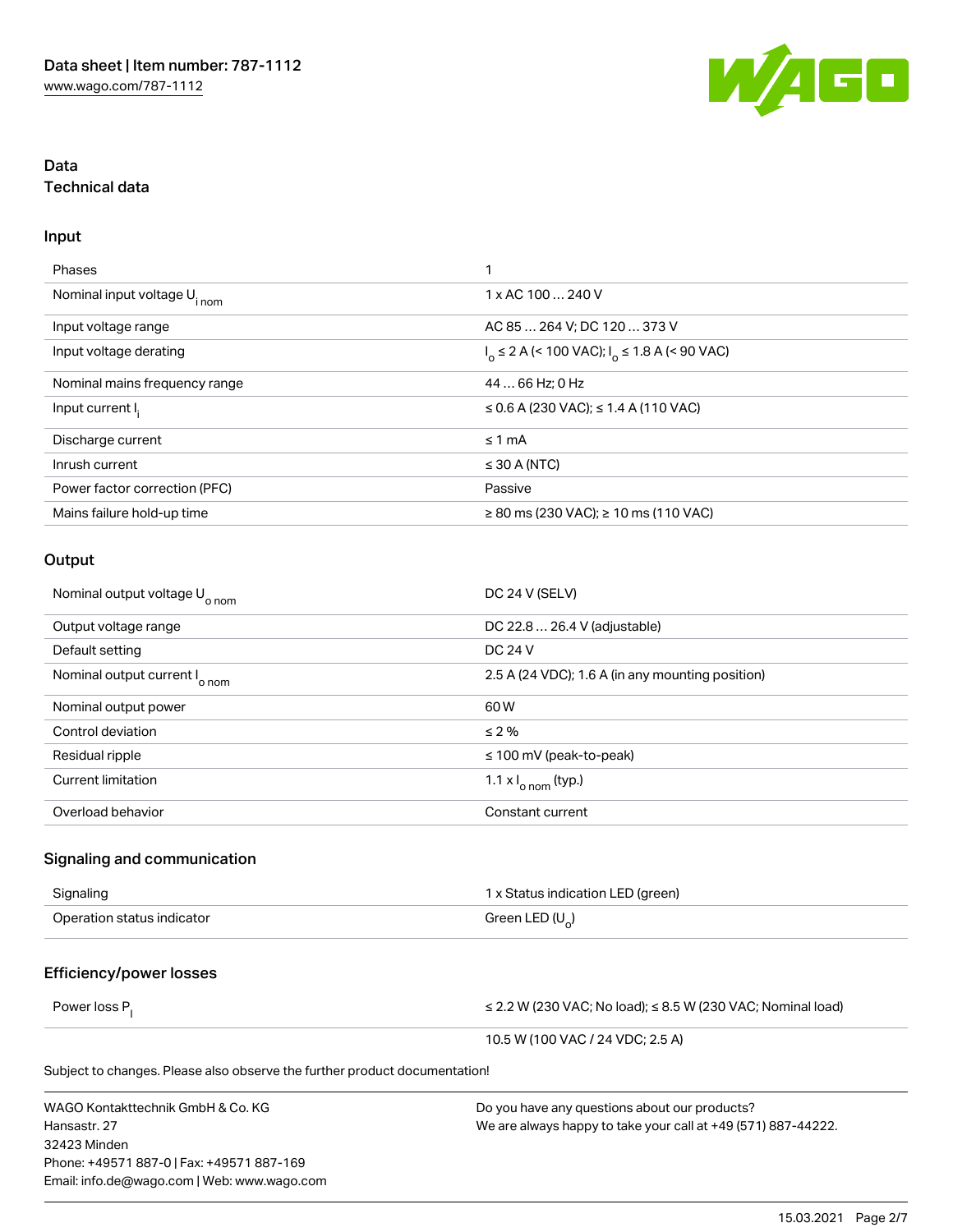[www.wago.com/787-1112](http://www.wago.com/787-1112)



# Power loss (max.)  $P_{l \text{ (max.)}}$

Efficiency (typ.) 88 %

## Circuit protection

| Internal fuse             | T 2 A / 250 VAC                                                   |
|---------------------------|-------------------------------------------------------------------|
| Required backup fusing    | An external DC fuse is required for the DC input voltage.         |
| Recommended backup fusing | Circuit breaker: 6 A, 10 A, 16 A; Tripping characteristic: B or C |

## Safety and protection

| Isolation voltage (Pri.-Sec.)     | DC 4.242 kV                             |
|-----------------------------------|-----------------------------------------|
| Protection class                  | $\mathbf{I}$                            |
| Protection type                   | IP20 (per EN 60529)                     |
| Resistance to reverse feed        | $\le$ DC 30 V                           |
| Overvoltage category              | $\mathsf{I}$                            |
| Pollution degree                  | $\overline{2}$                          |
| Transient suppression (primary)   | Varistor                                |
| Overvoltage protection; secondary | $\leq$ 40 VDC (in the event of a fault) |
| Short-circuit-protected           | Yes                                     |
| Open-circuit-proof                | Yes                                     |
| Parallel operation                | Yes                                     |
| Series operation                  | Yes                                     |
| MTBF                              | > 500,000 h (per IEC 61709)             |

## Connection data

| Connection type (1)     | Input/Output                               |
|-------------------------|--------------------------------------------|
| Connection technology   | Push-in CAGE CLAMP <sup>®</sup>            |
| WAGO Connector          | picoMAX <sup>®</sup> 5.0, WAGO 2092 Series |
| Solid conductor         | $0.22.5$ mm <sup>2</sup> / 24  12 AWG      |
| Fine-stranded conductor | $0.22.5$ mm <sup>2</sup> / 24  12 AWG      |
| Strip length            | $910$ mm $/0.350.39$ inch                  |

## Physical data

| Width  | 72 mm / 2.835 inch |
|--------|--------------------|
| Height | 89 mm / 3.504 inch |
| Depth  | 59 mm / 2.323 inch |

Subject to changes. Please also observe the further product documentation!

| WAGO Kontakttechnik GmbH & Co. KG           | Do you have any questions about our products?                 |
|---------------------------------------------|---------------------------------------------------------------|
| Hansastr. 27                                | We are always happy to take your call at +49 (571) 887-44222. |
| 32423 Minden                                |                                                               |
| Phone: +49571 887-0   Fax: +49571 887-169   |                                                               |
| Email: info.de@wago.com   Web: www.wago.com |                                                               |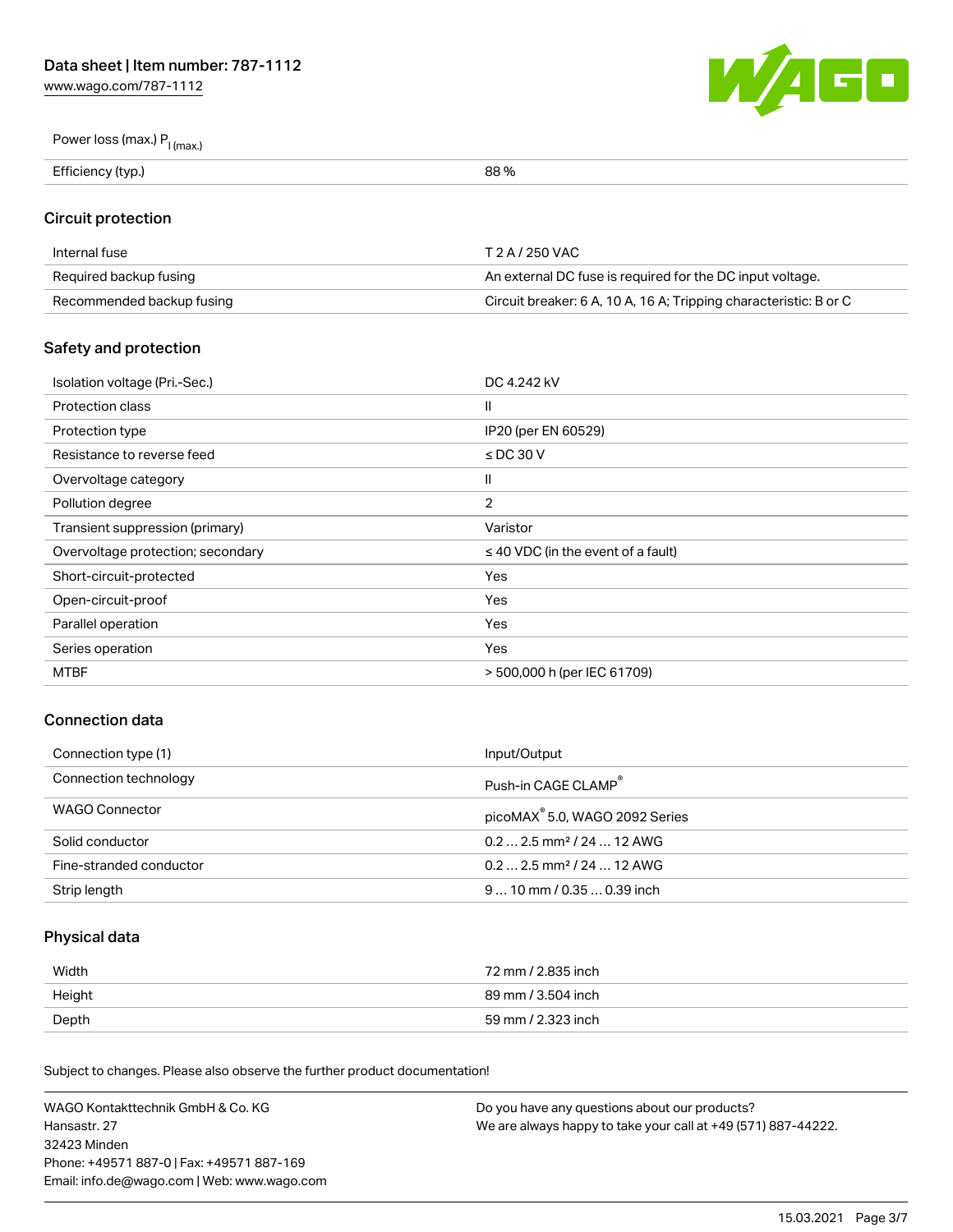[www.wago.com/787-1112](http://www.wago.com/787-1112)



| Depth from upper edge of DIN-rail | 55 mm / 2.165 inch |
|-----------------------------------|--------------------|
|                                   |                    |

#### Mechanical data

| Mounting type               | DIN-35 rail    |  |
|-----------------------------|----------------|--|
| Material data               |                |  |
| Flammability class per UL94 | V <sub>0</sub> |  |
| Weight                      | 240 g          |  |

#### Environmental requirements

| Surrounding air temperature (operation)        | $-2570$ °C (Device starts at $-40$ °C (type-tested)) |
|------------------------------------------------|------------------------------------------------------|
| Surrounding air temperature (storage)          | $-2580 °C$                                           |
| Surrounding air (operating) temperature for UL | $-2555$ °C                                           |
| Relative humidity                              | 596 % (no condensation permissible)                  |
| Derating                                       | -3 %/K (> 45 °C)                                     |
| Pollution degree                               |                                                      |
| Climatic category                              | 3K3 (per EN 60721)                                   |

## Standards and specifications

| Conformity marking              |                                                    |
|---------------------------------|----------------------------------------------------|
| <b>Standards/Specifications</b> | EN 60950-1; EN 61204-3; UL 60950-1; UL 508; DNV GL |

## Commercial data

| Packaging type        | <b>BOX</b>    |
|-----------------------|---------------|
| Country of origin     | CΝ            |
| <b>GTIN</b>           | 4055143422000 |
| Customs tariff number | 85044082900   |

## Approvals / Certificates

#### Ship Approvals

| Logo                             | Approval                                                | <b>Additional Approval Text</b> | Certificate<br>name |
|----------------------------------|---------------------------------------------------------|---------------------------------|---------------------|
| <b>DNV-GL</b><br><b>MARITIME</b> | <b>DNV GL</b><br>Det Norske Veritas, Germanischer Lloyd | $\overline{\phantom{0}}$        | <b>TAA00000KT</b>   |

Subject to changes. Please also observe the further product documentation!

WAGO Kontakttechnik GmbH & Co. KG Hansastr. 27 32423 Minden Phone: +49571 887-0 | Fax: +49571 887-169 Email: info.de@wago.com | Web: www.wago.com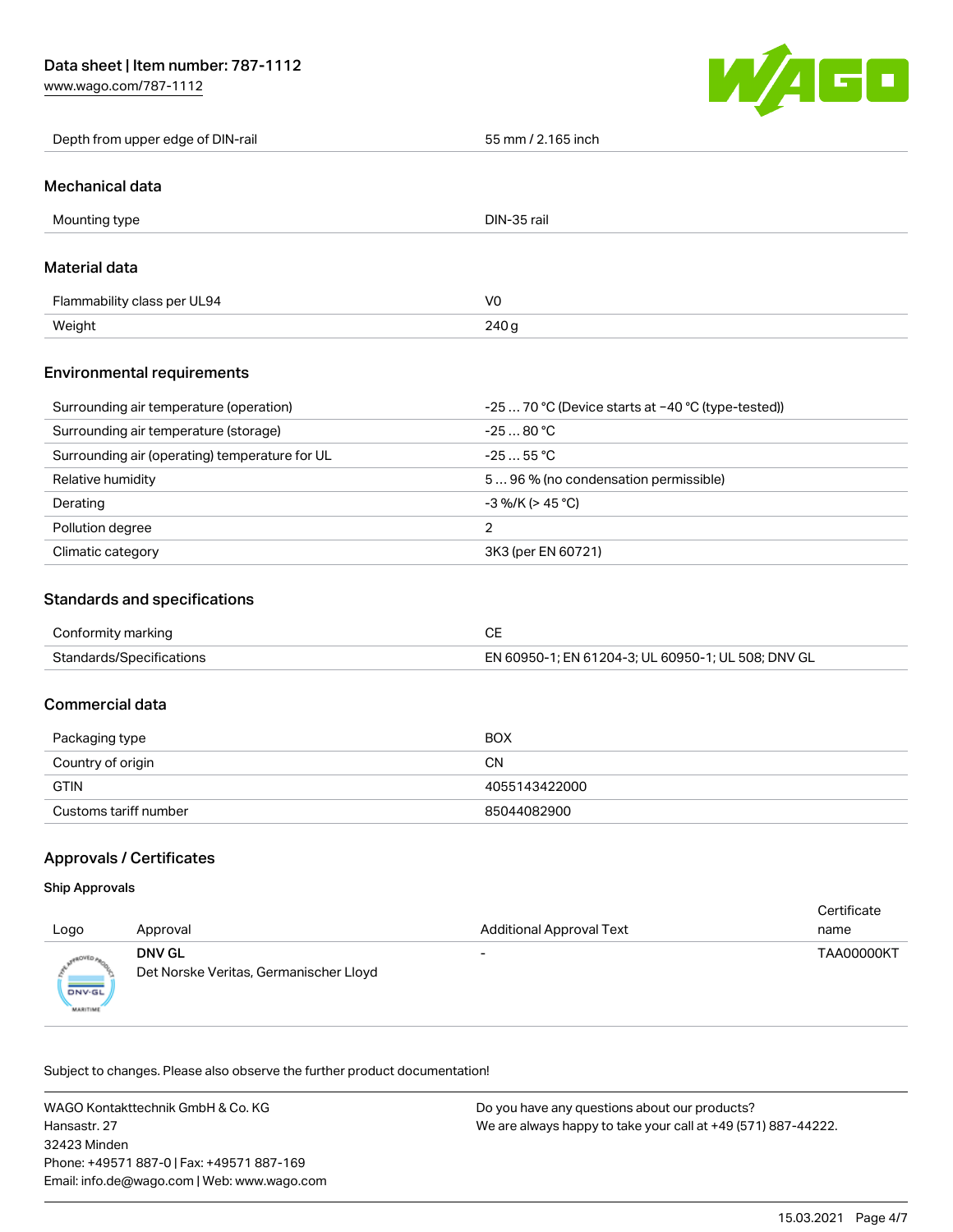

#### UL-Approvals

| Logo                                     | Approval                             | <b>Additional Approval Text</b> | Certificate<br>name |
|------------------------------------------|--------------------------------------|---------------------------------|---------------------|
| $\boldsymbol{\mathcal{H}}$ <sup>ns</sup> | UL<br>Underwriters Laboratories Inc. | UL 60950-1                      | E255815             |
|                                          | UL<br>Underwriters Laboratories Inc. | <b>UL 508</b>                   | E255817             |

#### Compatible products

| tools               |                                                                                                               |                        |
|---------------------|---------------------------------------------------------------------------------------------------------------|------------------------|
|                     | Item no.: 210-720<br>Operating tool; Blade: 3.5 x 0.5 mm; with a partially insulated shaft; multicoloured     | www.wago.com/210-720   |
|                     | Item no.: 210-769<br>SCREWDRIVER; green                                                                       | www.wago.com/210-769   |
| ferrule             |                                                                                                               |                        |
|                     | Item no.: 216-201<br>Ferrule; Sleeve for 0.5 mm <sup>2</sup> / 20 AWG; insulated; electro-tin plated; white   | www.wago.com/216-201   |
|                     | Item no.: 216-202<br>Ferrule; Sleeve for 0.75 mm <sup>2</sup> / 18 AWG; insulated; electro-tin plated; gray   | www.wago.com/216-202   |
|                     | Item no.: 216-203<br>Ferrule; Sleeve for 1 mm <sup>2</sup> / AWG 18; insulated; electro-tin plated; red       | www.wago.com/216-203   |
|                     | Item no.: 216-204<br>Ferrule; Sleeve for 1.5 mm <sup>2</sup> / AWG 16; insulated; electro-tin plated; black   | www.wago.com/216-204   |
|                     | Item no.: 216-301<br>Ferrule; Sleeve for 0.25 mm <sup>2</sup> / AWG 24; insulated; electro-tin plated; yellow | www.wago.com/216-301   |
|                     | Item no.: 216-302<br>Ferrule; Sleeve for 0.34 mm <sup>2</sup> / 22 AWG; insulated; electro-tin plated; green  | www.wago.com/216-302   |
| Strain relief plate |                                                                                                               |                        |
|                     | Item no.: 2092-1600<br>Gripping plate; light gray                                                             | www.wago.com/2092-1600 |
|                     | Item no.: 2092-1601<br>Gripping plate; light gray                                                             | www.wago.com/2092-1601 |

Subject to changes. Please also observe the further product documentation!

WAGO Kontakttechnik GmbH & Co. KG Hansastr. 27 32423 Minden Phone: +49571 887-0 | Fax: +49571 887-169 Email: info.de@wago.com | Web: www.wago.com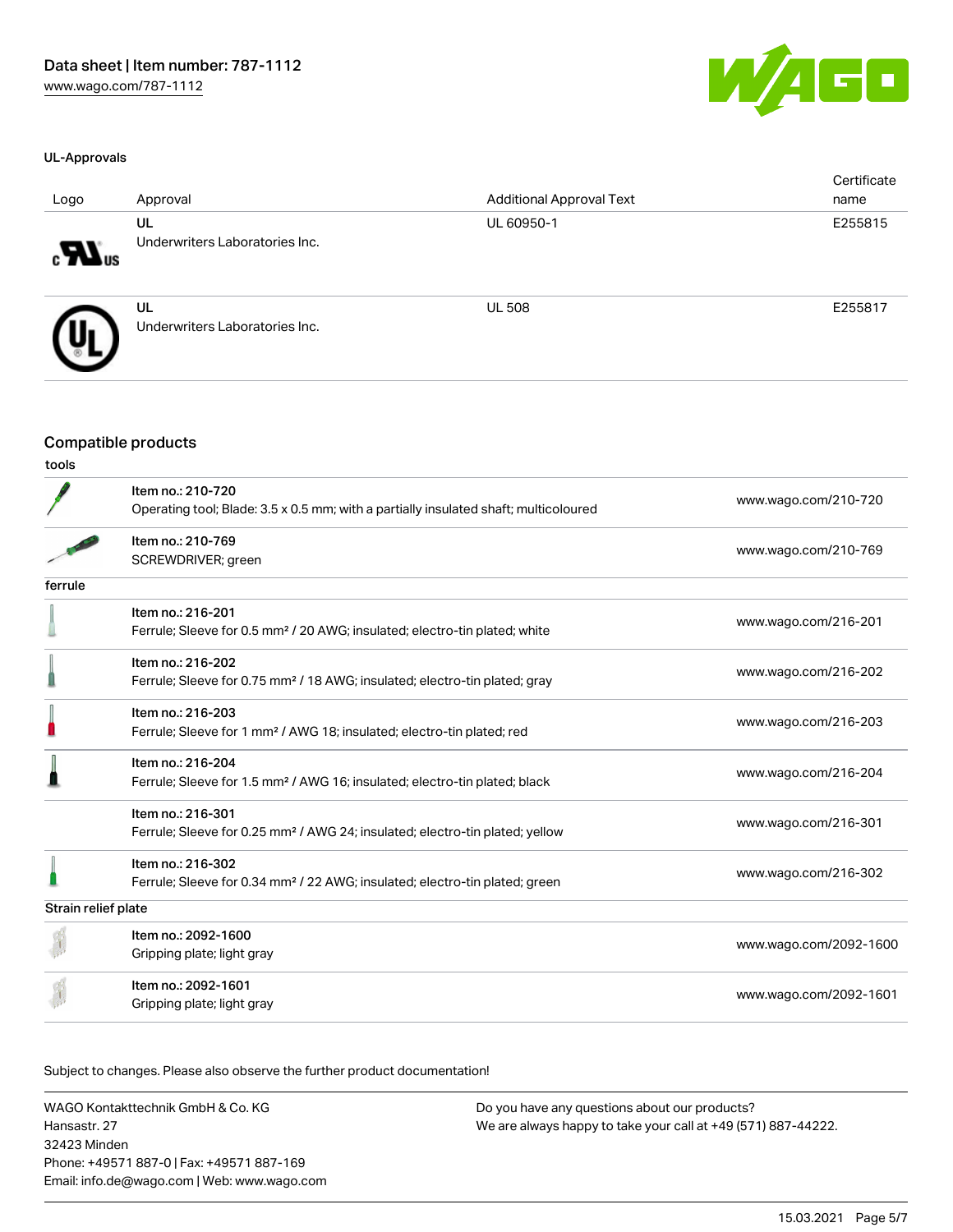WAGO

## Downloads Documentation

| <b>Bid Text</b>                                                                                            |           |                 |          |
|------------------------------------------------------------------------------------------------------------|-----------|-----------------|----------|
| 787-1112                                                                                                   | 12.6.2019 | docx            | Download |
| docx - Datei                                                                                               |           | 21.6 kB         |          |
| 787-1112                                                                                                   | 24.6.2019 | xml             | Download |
| X81 - Datei                                                                                                |           | 7.1 kB          |          |
| <b>Instruction Leaflet</b>                                                                                 |           |                 |          |
| Primär getaktete Stromversorgungen EPSITRON COMPACT Power                                                  |           | pdf<br>325.8 kB | Download |
| <b>Additional Information</b>                                                                              |           |                 |          |
| Disposal; Electrical and electronic equipment, Packaging                                                   | $V$ 1.0.0 | pdf<br>265.8 kB | Download |
| CAD/CAE-Data                                                                                               |           |                 |          |
| CAE data                                                                                                   |           |                 |          |
| EPLAN Data Portal 787-1112                                                                                 |           | <b>URL</b>      | Download |
| WSCAD Universe 787-1112                                                                                    |           | <b>URL</b>      | Download |
| <b>Environmental Product Compliance</b>                                                                    |           |                 |          |
| <b>Compliance Search</b>                                                                                   |           |                 |          |
| Environmental Product Compliance 787-1112                                                                  |           | URL             | Download |
| Switched-mode power supply; Compact; 1-phase; 24 VDC output voltage; 2.5 A<br>output current; DC OK signal |           |                 |          |

## Installation Notes

Subject to changes. Please also observe the further product documentation!

WAGO Kontakttechnik GmbH & Co. KG Hansastr. 27 32423 Minden Phone: +49571 887-0 | Fax: +49571 887-169 Email: info.de@wago.com | Web: www.wago.com